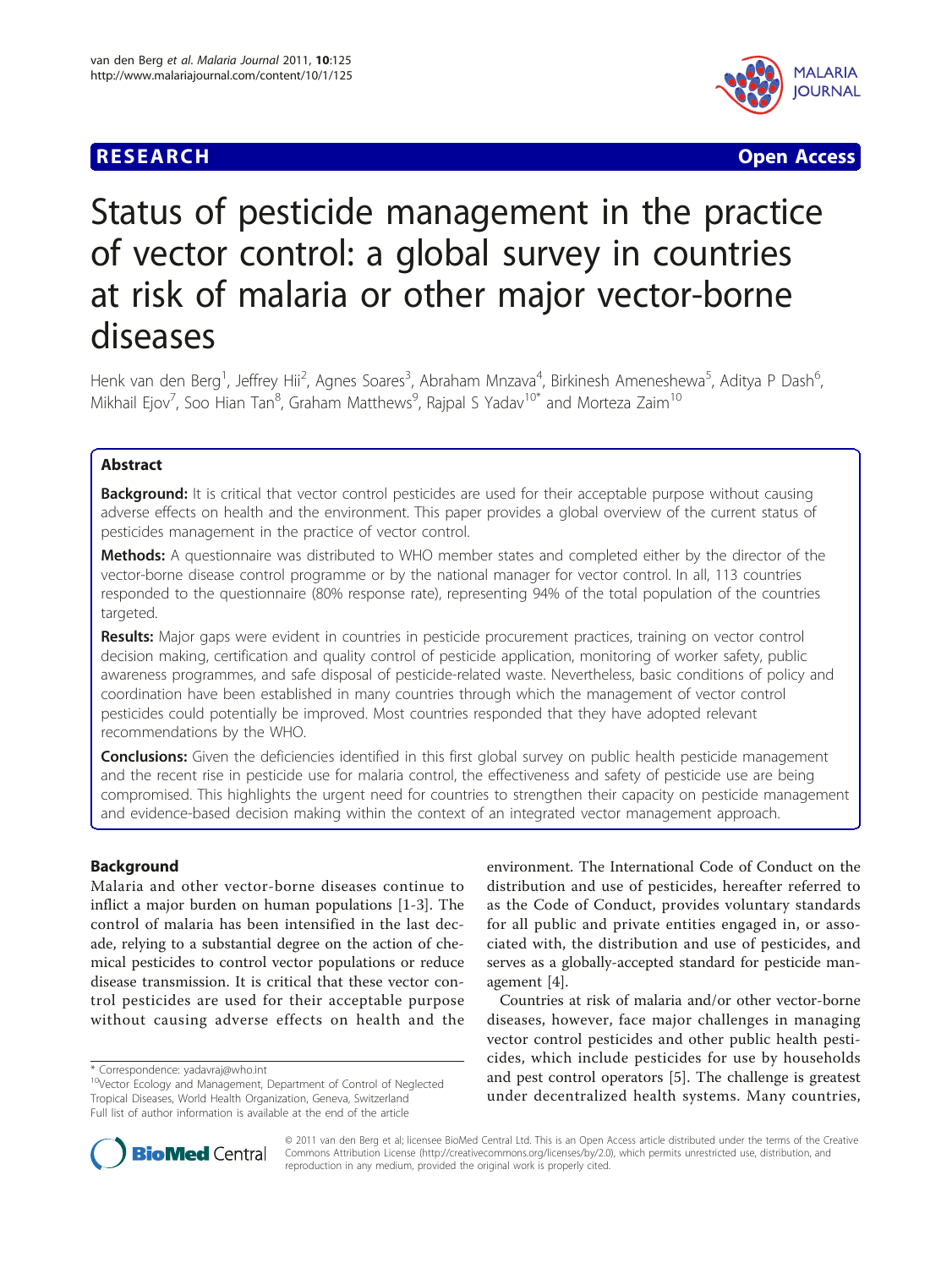even those with long-standing vector control programmes [\[6\]](#page-8-0), lack capacity to regulate availability and use of the pesticides for vector control purposes. Proper management of pesticides throughout their life cycle, from product development to waste disposal, requires legislation, regulatory control, operational guidelines and procedures, criteria, training, safety measures, quality control, informing the public, and evaluation [[7](#page-8-0)].

The state of implementation of the Code of Conduct with a focus on agricultural pesticides has been reported in 1993, 1996 and 2008 [\[8](#page-8-0)-[10](#page-8-0)]. The results suggest that in the past 15 years there has been progress in some areas, such as data collection, labelling, storage and the establishment of poison control facilities. However, little progress was reported in pesticide quality control, removal of hazardous products from the market, integrated pest management, resistance management, monitoring of adverse effects, and safe disposal of pesticide-related waste.

Comparable studies on management of public health pesticides have been lacking. A preliminary study on public health pesticides conducted in 2003 indicated various shortcomings in countries, but the scope of the questionnaire was rather limited and the coverage modest, with 71 responding countries [[11](#page-8-0)]. Based on the experience of the preliminary study, an improved and a more comprehensive study was conducted with the aim to provide an overview of the global status on management of public health pesticides. The purpose was to inform future plans on the optimization and harmonization of public health pesticide registration procedures and post-registration regulation among countries, and to assist countries in developing strategies and action plans for strengthening capacity on pesticide management.

This paper reports on part of the questionnaire, which relates to the practice in vector control (Figure [1\)](#page-2-0); a separate paper reports on legislation and regulatory control [[12\]](#page-8-0). In-depth assessment of specific aspects or quantitative comparison between Regions or countries was beyond the scope of this assessment.

# Methods

The questionnaire had been developed through a consultative process of the World Health Organization (WHO), with field testing in selected countries and peer review [[13\]](#page-8-0). Countries targeted were those member states of the WHO, territories excluded, which are endemic with or at risk of malaria or one of the other major vector-borne diseases, i.e. lymphatic filariasis, dengue, leishmaniasis, Chagas disease, and Japanese encephalitis. Hence, the study excluded most of the European countries (except for 6 countries), North America, Japan, Australia and New Zealand.

The questionnaire was distributed through six WHO Regional Offices to 142 countries [[13](#page-8-0)]. The

questionnaire was translated into three languages; the English version was administered to most countries except where the French or Spanish version was preferred. Focal points for malaria and other vector-borne diseases in WHO representative's offices facilitated the data collection in each country through the ministry of health. The part of the questionnaire addressed in this paper was completed by, either, the director of the vector-borne disease control programme, or the national manager for vector control. Most questions relate to vector control pesticides but a few questions refer more generally to public health pesticides (Table [1\)](#page-3-0).

The questionnaire consisted mostly of logical choices between two options (yes/no), but for a few questions there were more options. Responses were entered into a computer spread-sheet. Some open questions were used to further clarify or verify the practices reported but the responses were not included in the analysis. In several cases where the respondent selected more than one option or failed to respond, that record was excluded from analysis.

In the analysis, all targeted countries were given equal weight, irrespective of country size or disease burden, because the focus of the study was on pesticide management at the national level. Country responses were examined per Region.

## Results

In total, 113 countries responded to the questionnaire, showing an 80% response rate (113/142). In terms of human population, these countries represented 94% of the population in all countries targeted, based on demographic data for 2008 [\[14](#page-8-0)]. Consequently, the 29 non-responding countries had relatively small populations. Response rates per Region were 65% for the African (30 countries out of 46 targeted), 85% for the American (28/33), 81% for the Eastern Mediterranean (17/21), 83% for the European (5/6), 73% for the South-East Asian (8/11), and 100% for the Western Pacific Region (25/25). The relatively low response rate from the African Region was mainly attributable to logistic issues in some countries.

The aggregated results of the questionnaire show a high variability in the positive responses to each question (Table [1](#page-3-0)), with 103 to 110 countries responding to individual questions. The aggregated results were used to highlight areas of concern and to suggest steps which could be taken by countries to improve pesticide management. The areas of concern were grouped under seven themes subjected to closer examination in the following sections.

#### Policy and coordination

According to country responses, the Code of Conduct is being used, or made reference to, in the management of public health pesticides by the ministry of health in 72%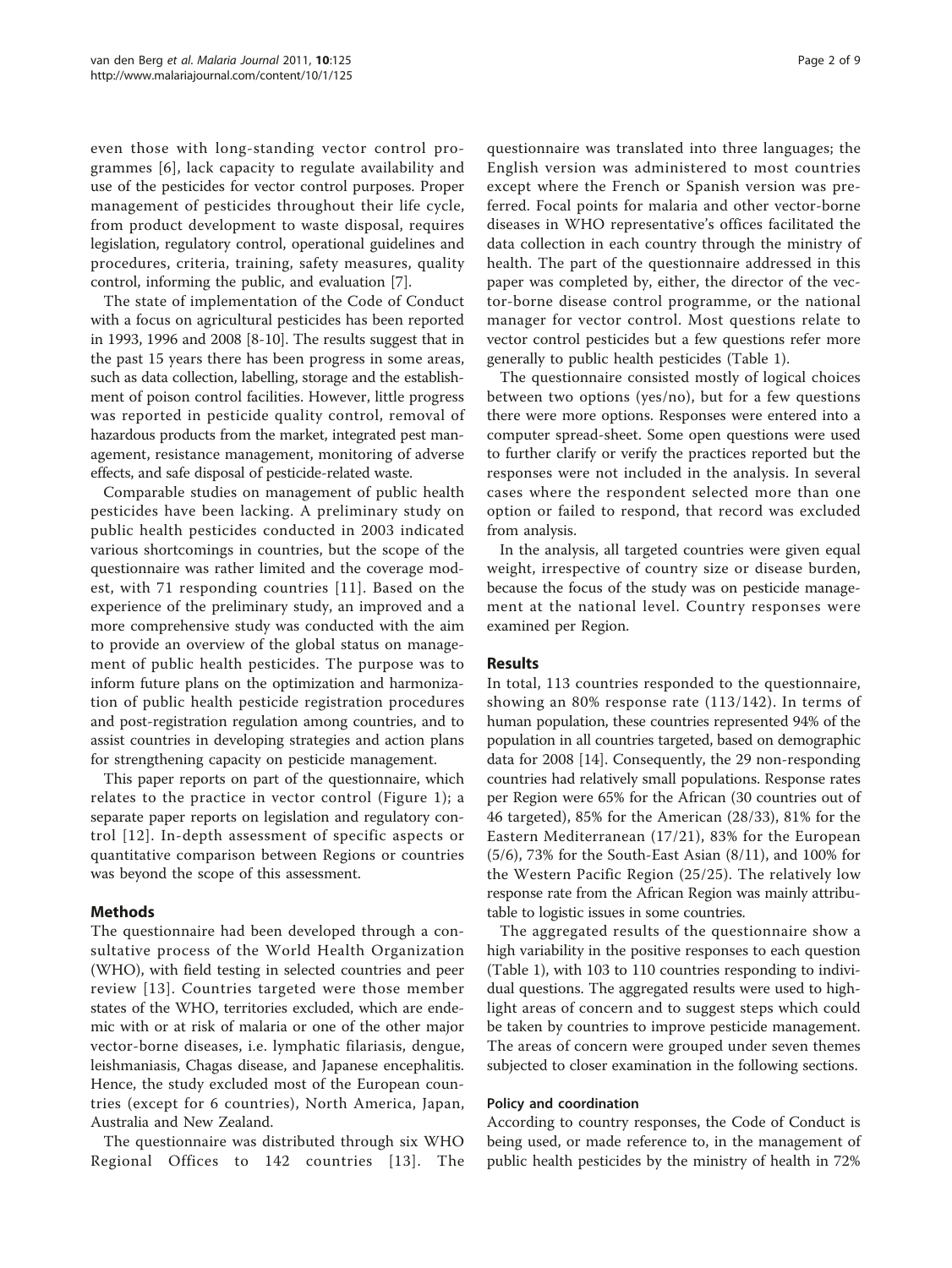<span id="page-2-0"></span>

in a related paper [\[12\]](#page-8-0)

of countries, but in the Eastern Mediterranean, South-East Asian and Western Pacific Regions this was around 60% of countries (Table [2\)](#page-4-0).

Sixty-two per cent of responding countries reported having a national policy on Integrated Vector Management (IVM) for vector-borne disease control; a national policy was least common in the African and Western Pacific Regions. IVM is a rational decision-making process for the optimal use of resources for vector control [[15](#page-8-0)]. The aim of IVM is to improve the efficacy, costeffectiveness, ecological soundness and sustainability of vector control [[16\]](#page-8-0).

The presence of a national vector control unit or core group with responsibility for all vector control activities was reported from 69% of countries. Such a unit is vital for coordination in planning, implementation, monitoring and evaluation of vector control operations for malaria and other vector-borne diseases. In the African, Eastern Mediterranean, European and Western Pacific

Regions, only around 60% of countries reported having such unit.

On average, 79% of countries reported having records on vector control pesticide product usage available to the ministry of health at central level (Table [2\)](#page-4-0). Information on usage -which ideally includes pesticide type, formulation, dosage, amount, locations, as well as records on the effectiveness of applicationsis crucial to providing guidance and support to vector control operations and pesticide resistance management. Lack of usage records was most prominent in the African, Eastern Mediterranean and Western Pacific Regions.

These four aspects of policy and coordination could be considered important underpinnings of a national system of vector control, which were reported present in the majority of countries. Thirty-five percent of countries answered positively to all four questions and another 33% to three out of four questions ( $n = 102$ ).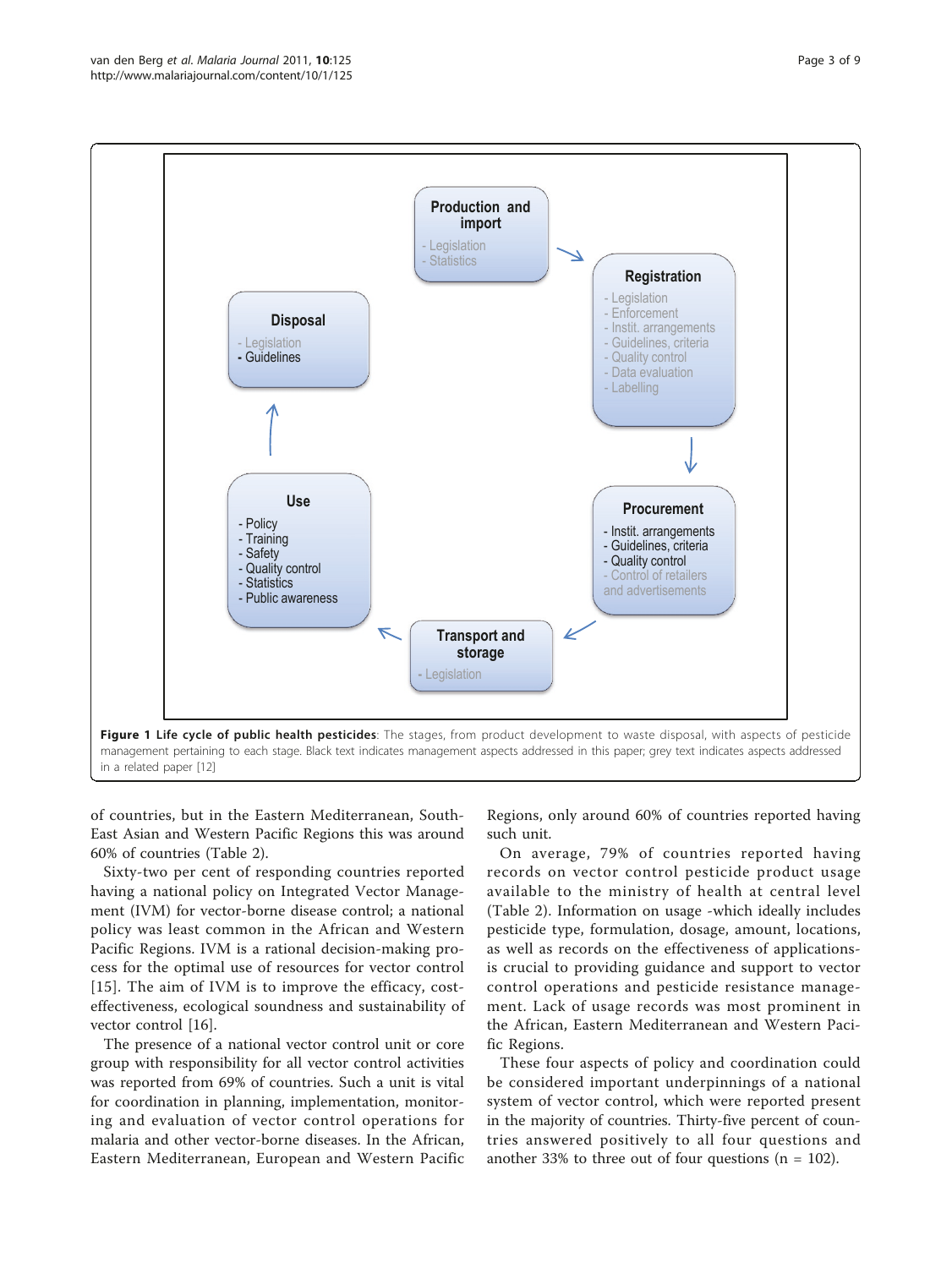#### <span id="page-3-0"></span>Table 1 The questionnaire

| Question                                                                                                                                       | Positive response | n       |
|------------------------------------------------------------------------------------------------------------------------------------------------|-------------------|---------|
| 1 Is there a national vector control unit or core group with the responsibility for all vector control activities?                             |                   | 69% 110 |
| 2 Is there a national integrated vector management (IVM) policy for vector-bone disease control?                                               |                   | 62% 110 |
| 3 Does the Ministry of Health (MoH) use or make reference to the International Code* in the management of public<br>health pesticides?         |                   | 72% 106 |
| 4 Is susceptibility of vectors used as a basis for selection of pesticides?                                                                    |                   | 85% 103 |
| 5 Is there a national guidance document for procurement of pesticides for vector control?                                                      | 52%               | 110     |
| 6 Is procurement of pesticides by MoH, for vector control programmes, centralized?                                                             | 88%               | 105     |
| 7 Is there any other agency or authority that procures pesticides for vector control?                                                          |                   | 64% 110 |
| 8 Is procurement of vector control pesticide products by the MoH restricted to those recommended by WHOPES?                                    |                   | 81% 109 |
| 9 Is procurement of vector control pesticide products by the MoH carried out through public tenders?                                           |                   | 76% 109 |
| 10 Are after-sale stewardship commitments**, incorporated as a condition in procurement of vector control pesticide<br>products?               |                   | 53% 109 |
| 11 Are WHO quality standards for public health pesticide products (i.e. WHO specification) included in procurement<br>requirements by the MoH? |                   | 90% 107 |
| 12 Is quality control (pre- and/or post-shipment) of vector control pesticide products required for procurements by the<br>MoH?                |                   | 77% 106 |
| 13 Is the use of appropriate personal protective equipment mandatory for vector control pesticide applicators?                                 | 87%               | - 108   |
| 14 Is personal protective equipment made available to applicators of vector control pesticide operations by the MoH?                           | 87%               | 107     |
| 15 Is there a certification scheme for pesticide applicators in vector-borne disease control programmes?                                       | 40%               | 107     |
| 16 Are there any national guidelines for health monitoring of pesticide applicators in vector control operations?                              |                   | 43% 108 |
| 17 Is there a national programme to monitor applicator exposure to pesticides used in vector control operations?                               |                   | 26% 107 |
| 18 Is there a national scheme for quality control of pesticide application equipment for vector control (including space<br>spray equipment)?  |                   | 35% 110 |
| 19 Are WHO quality standards for vector control pesticide application equipment used in the quality control of such<br>equipment?              |                   | 67% 109 |
| 20 Are records of vector control pesticide product usage available to the MoH at the national (central) level?                                 |                   | 79% 110 |
| 21 Have those responsible for decision-making and implementation of vector control activities received certified training<br>in:               |                   |         |
| All<br>a. vector control?                                                                                                                      |                   | 21% 109 |
| Part                                                                                                                                           |                   | 75% 109 |
| None                                                                                                                                           |                   | 4% 109  |
| All<br>b. sound management of public health pesticides?                                                                                        |                   | 16% 109 |
| Part                                                                                                                                           |                   | 79% 109 |
| None                                                                                                                                           |                   | 5% 109  |
| 22 Is there any national information and awareness programme, for the public, on use of public health pesticides?                              |                   | 41% 107 |
| 23 Does the MoH have guidance document(s) for disposal of vector control pesticide waste?                                                      |                   | 42% 107 |
| 24 Does the MoH have quidance document(s) for disposal of vector control pesticide containers?                                                 |                   | 38% 107 |

Questions as formulated in the questionnaire, with the percentage of countries giving a positive response to each question, and the number of countries responding to each question (n).

\*The International Code of Conduct on the Distribution and Use of Pesticides.

\*\*E.g. information packages and training.

#### Procurement

In most countries (88%), pesticide procurement for vector control programmes by the ministry of health is centralized, which can be considered favourable for the efficient use of resources. Nevertheless, 64% of countries reported that other agencies or authorities were also involved in pesticide procurement (Table 1).

Procurement is a highly specialized area, and national guidelines and procedures on procurement are essential for ensuring transparency, fostering healthy competition and facilitating access to good quality pesticide products. Just over half of all countries reported having such guidance document, and in the Western Pacific Region where many countries are small-island states this was available in only 38% of countries (Table [3\)](#page-4-0).

Procurement through public tenders has the advantage that government can stipulate conditions for stewardship support, while obtaining pesticides at competitive prices and in a transparent manner. Public tenders were reported by 76% of countries but were least common in the Western Pacific Region (Table [3\)](#page-4-0).

Only 53% of countries responded that after-sales stewardship commitments such as provision for information packages and training were incorporated as a condition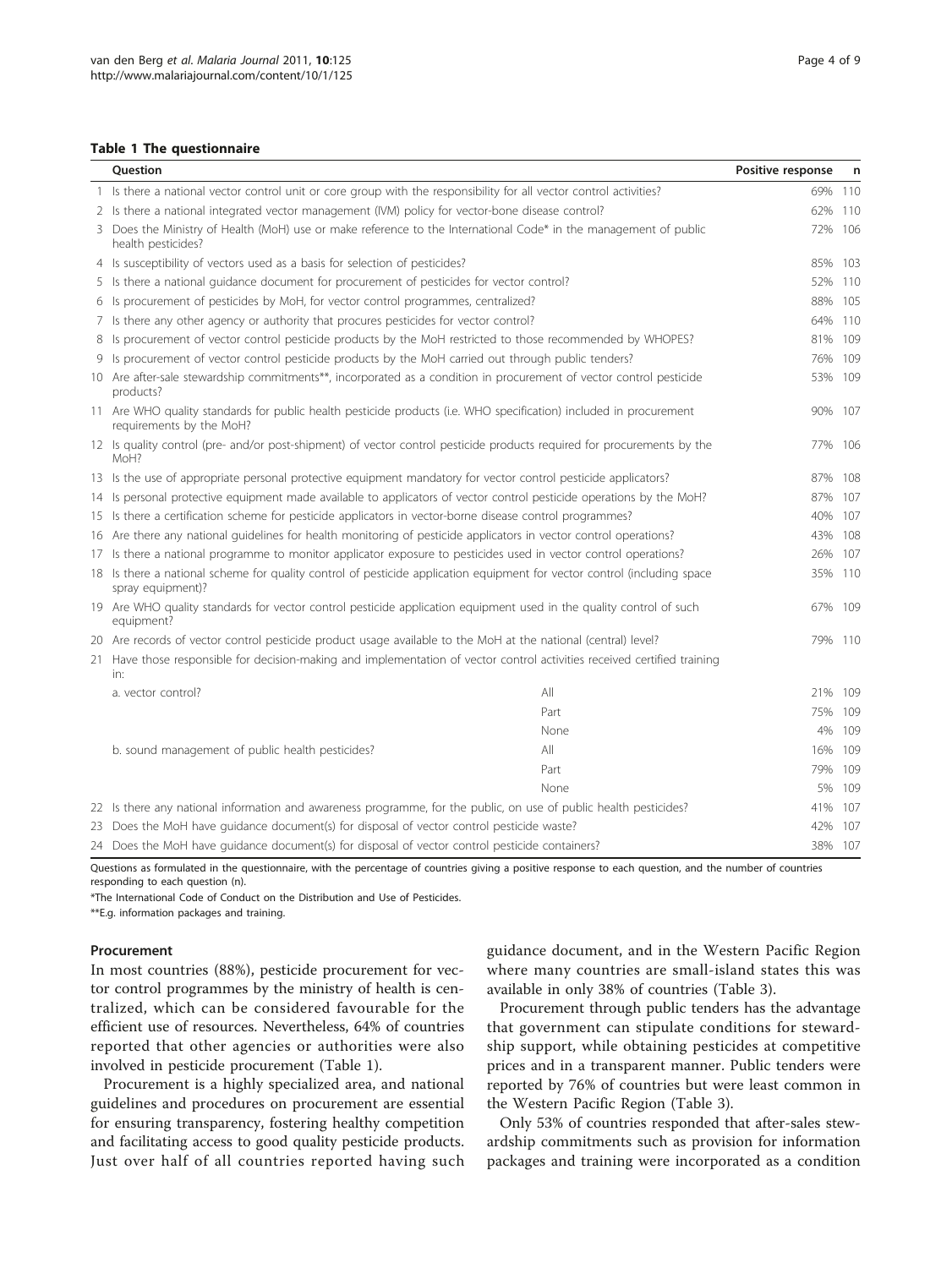<span id="page-4-0"></span>

|                       | Use of the Code |     | <b>IVM</b> policy |     | Vector control unit | Usage records |      |     |
|-----------------------|-----------------|-----|-------------------|-----|---------------------|---------------|------|-----|
| <b>WHO Region</b>     | $\%$            | n   | $\%$              | n   | $\%$                | n             | $\%$ | n   |
| African               | 83%             | 29  | 53%               | 30  | 60%                 | 30            | 73%  | 30  |
| American              | 76%             | 25  | 78%               | 27  | 89%                 | 27            | 93%  | 27  |
| Eastern Mediterranean | 56%             | 16  | 71%               | 17  | 56%                 | 16            | 76%  | 17  |
| European              | 80%             | 5   | 60%               |     | 60%                 |               | 100% | 5   |
| South-East Asian      | 63%             | 8   | 57%               |     | 88%                 | 8             | 88%  | 8   |
| Western Pacific       | 65%             | 23  | 50%               | 24  | 63%                 | 24            | 65%  | 23  |
| All                   | 72%             | 106 | 62%               | 110 | 69%                 | ' 10          | 79%  | 110 |

as expressed by: the use of, or reference made to, the International Code of Conduct in the management of public health pesticides; the presence of a national IVM policy; the presence of a national vector control unit or core group responsible for all vector control activities; and the availability of records on usage of vector control pesticide products to the ministry of health at central level. Presented is the percentage of countries answering each question positively, and the number of responding countries (n), for each Region.

in the tenders for procurement of vector control pesticide products (Table 3). Manufacturers are best positioned, and indeed urged under the Code of Conduct, to advise governments on the lifecycle management of their products.

Quality control of vector control products, pre- and/or post-shipment, which is critical to the effectiveness, efficiency and safety of interventions, was reported being a procurement requirement in 77% of countries (Table [1](#page-3-0)). Quality control should be conducted by independent and accredited laboratories, and should include the determination of active ingredient content and relevant physical and chemical pesticide properties as per specifications such as those developed by WHO, where available.

#### **Training**

Planning, implementation, monitoring and evaluation of vector control require specific knowledge and skills. In only a minority of countries (21%) have all of those responsible for decision making and implementation of vector control received certified training on vector control or on sound management of public health pesticides (Table [4](#page-5-0)). In 75-79% of countries only part of the persons at responsible positions had received training on

these relevant topics while in 4% of countries none had received this training.

#### Pesticide application

Two aspects of pesticide application need highlighting. First, the effectiveness and safety of major vector control interventions depends on the application technique, requiring specific skills. However, a certification scheme for pesticide applicators in vector-borne disease control programmes was reported from only 40% of all countries and in just 25% of countries in the American and Eastern Mediterranean Regions (Table [5\)](#page-5-0).

Second, routine maintenance of equipment is essential to ensure the efficiency, effectiveness and safety of spraying operations. Yet, only a minority of countries (35%) responded having a national scheme for quality control of pesticide application equipment for vector control; the figures are lowest in the African, American and Western Pacific Regions (Table [5\)](#page-5-0). This indicates another gap. In the South-East Asian Region, consisting mostly of large countries with long-standing vector control programmes, 75% of countries responded having such a scheme in place.

Most countries (85%) responded that the susceptibility of vectors was used as basis for selection of pesticides

|  |  | Table 3 Status of procurement procedures for vector control pesticide products in the WHO Regions |  |  |
|--|--|---------------------------------------------------------------------------------------------------|--|--|
|--|--|---------------------------------------------------------------------------------------------------|--|--|

|                       | <b>Guidance document</b> |     | <b>Public tenders</b> |     | After-sale stewardship |     |
|-----------------------|--------------------------|-----|-----------------------|-----|------------------------|-----|
| <b>WHO Region</b>     | $\%$                     | n   | $\%$                  | n   | $\%$                   | n   |
| African               | 50%                      | 30  | 86%                   | 29  | 48%                    | 29  |
| American              | 46%                      | 26  | 70%                   | 27  | 50%                    | 26  |
| Eastern Mediterranean | 59%                      | 17  | 81%                   | 16  | 53%                    | 17  |
| European              | 80%                      |     | 100%                  |     | 80%                    | 5   |
| South-East Asian      | 88%                      | 8   | 100%                  | 8   | 63%                    | 8   |
| Western Pacific       | 38%                      | 24  | 54%                   | 24  | 54%                    | 24  |
| All                   | 52%                      | 110 | 76%                   | 109 | 53%                    | 109 |

as expressed by: the presence of a national guidance document for procurement; procurement by the ministry being carried out through public tenders; and after-sale stewardship commitments as a condition in procurement. Presented is the percentage of countries answering each question positively, and the number of responding countries (n), for each Region.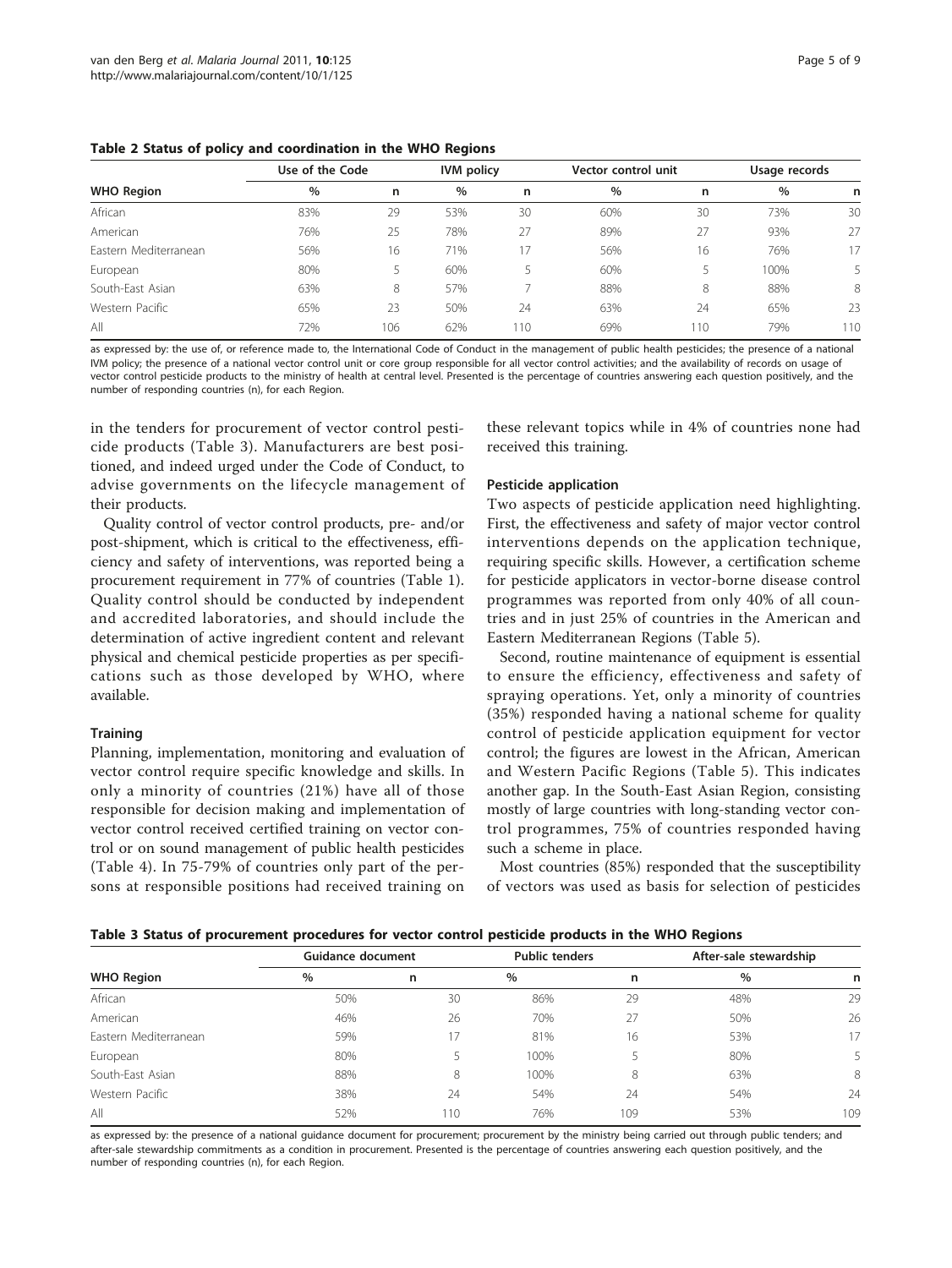<span id="page-5-0"></span>Table 4 Status of training in the WHO Regions

|                       | Training on vector control |      |      |    | Training on pesticide management |      |       |    |  |
|-----------------------|----------------------------|------|------|----|----------------------------------|------|-------|----|--|
| <b>WHO Region</b>     | All                        | Part | None | n  | All                              | Part | None  | n  |  |
| African               | 7%                         | 86%  | 7%   | 29 | 7%                               | 86%  | 7%    | 30 |  |
| American              | 41%                        | 59%  | 0%   | 27 | 23%                              | 77%  | $0\%$ | 26 |  |
| Eastern Mediterranean | 35%                        | 59%  | 6%   |    | 29%                              | 53%  | 18%   | 17 |  |
| European              | 0%                         | 100% | 0%   |    | 25%                              | 75%  | 0%    | 4  |  |
| South-East Asian      | $3\%$                      | 74%  | 3%   | 8  | 13%                              | 87%  | $0\%$ | 8  |  |
| Western Pacific       | 3%                         | 82%  | 5%   | 23 | 8%                               | 88%  | 4%    | 24 |  |
|                       |                            |      |      |    |                                  |      |       |    |  |

as expressed by: certified training in vector control and in sound management of public health pesticides received by those responsible for decision making and implementation of vector control activities. Presented is the percentage of countries specifying whether all, part, or none have received training, and the number of responding countries (n), in each Region.

All 21% 75% 4% 109 16% 79% 5% 109

(Table [1](#page-3-0)). Nevertheless, further details on the comprehensiveness and frequency of susceptibility testing in countries will be needed to substantiate this response. Independent reports suggest that the capacity for pesticides resistance monitoring needs strengthening in many countries [\[17,18\]](#page-8-0).

#### Safety

The use of appropriate personal protective equipment was reportedly mandatory for vector control pesticide applicators in 87% of countries (Table [1](#page-3-0)). Also, personal protective equipment was reportedly made available to applicators of vector control pesticide operations by the ministry of health in 87% of countries.

Despite these positive figures, availability of national guidelines for health monitoring of pesticide applicators in vector control operations were reported by only 43% of countries, and in the African and Western Pacific Regions this was 33% and 35%, respectively (Table [6\)](#page-6-0). Moreover, only 26% of countries reported having a national programme to monitor applicator exposure to

#### Table 5 Status of quality control of vector control pesticide application in the WHO Regions

|                       | <b>Certification scheme</b><br>for applicators |     | <b>Quality control</b><br>scheme for<br>equipment |     |  |
|-----------------------|------------------------------------------------|-----|---------------------------------------------------|-----|--|
| <b>WHO Region</b>     | $\%$                                           | n   | $\%$                                              | n   |  |
| African               | 47%                                            | 30  | 27%                                               | 30  |  |
| American              | 25%                                            | 24  | 33%                                               | 27  |  |
| Fastern Mediterranean | 25%                                            | 16  | 41%                                               | 17  |  |
| European              | 60%                                            | 5   | 40%                                               | 5   |  |
| South-Fast Asian      | 38%                                            | 8   | 75%                                               | 8   |  |
| Western Pacific       | 54%                                            | 24  | 30%                                               | 23  |  |
| All                   | 40%                                            | 107 | 35%                                               | 110 |  |

as expressed by: the presence of a certification scheme for pesticide applicators in vector-borne disease control programmes; and the presence of a national scheme for quality control of pesticide application equipment for vector control. Presented is the percentage of countries answering each question positively, and the number of responding countries (n), in each Region.

pesticides used in vector control operations. Again, the figures were lowest in the African and Western Pacific Regions.

Just 41% of countries reported having any national information and awareness programme in place, for the public, on the use of public health pesticides (Table [6](#page-6-0)). These programmes were least common in the American Region.

#### Disposal

Just 42% and 38% of countries responded that their ministry of health has guidance documents for disposal of vector control pesticide waste and vector control pesticide containers, respectively. Guidelines should point out, for example, that used pesticide containers are not used for storing food or drinking water, thus preventing contamination.

#### Use of WHO recommendations

Three questions in the questionnaire referred to the use of WHO recommendations (Table [7\)](#page-6-0). The majority of countries (81%) responded that the procurement of vector control pesticide products by the ministry of health is restricted to those recommended by the WHO. Also, 90% of countries responded that WHO-specifications are included in procurement requirements of the ministry of health. Moreover, 67% of countries responded that WHO-quality standards for vector control pesticide application equipment were used in the quality control of such equipment.

## **Discussion**

These results show the global situation on the management of pesticides in the practice of vector control, serving as baseline for future initiatives to strengthen the management of vector control pesticides. The survey is exceptional in its high coverage of populations at risk of malaria and other major vector-borne diseases.

The study had several limitations. It was assumed that respondents represented institutional memory, but their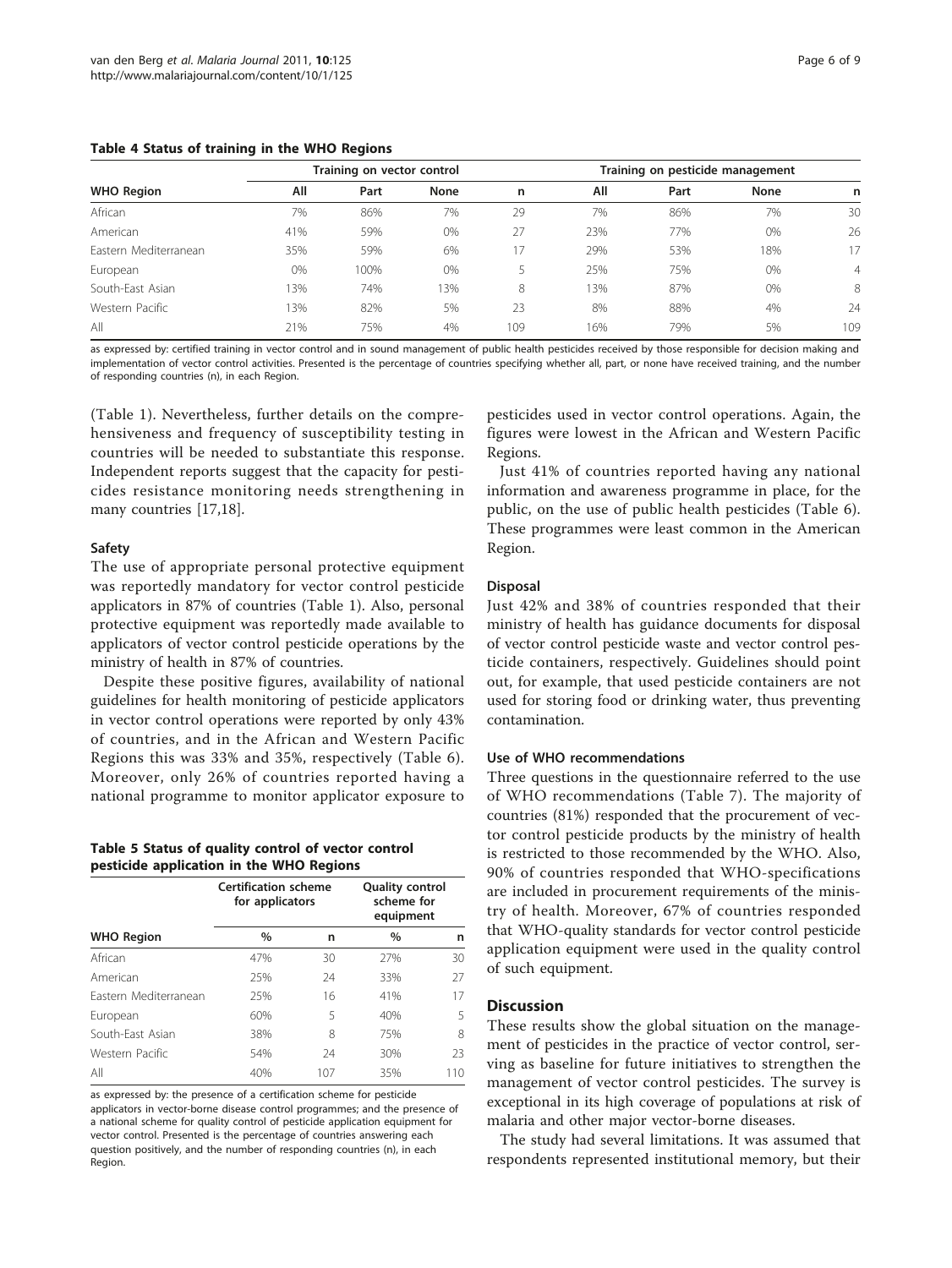|                       | Health monitoring guidelines |     | Health monitoring programme |     | Public awareness programme |     |
|-----------------------|------------------------------|-----|-----------------------------|-----|----------------------------|-----|
| <b>WHO Region</b>     | $\%$                         | n   | $\%$                        | n   | $\%$                       | n   |
| African               | 33%                          | 30  | 13%                         | 30  | 40%                        | 30  |
| American              | 56%                          | 25  | 44%                         | 25  | 22%                        | 23  |
| Eastern Mediterranean | 41%                          | 17  | 31%                         | 16  | 41%                        | 17  |
| European              | 60%                          |     | 40%                         |     | 60%                        |     |
| South-East Asian      | 50%                          |     | 38%                         | 8   | 63%                        | 8   |
| Western Pacific       | 35%                          | 23  | 13%                         | 23  | 50%                        | 24  |
| All                   | 43%                          | 108 | 26%                         | 107 | 41%                        | 107 |

<span id="page-6-0"></span>Table 6 Status of safety aspects of public health pesticide management in the WHO Regions

as expressed by: the presence of national guidelines for health monitoring of pesticide applicators in vector control operations; the presence of a national programme to monitor applicator exposure in vector control; and the presence of any national information and awareness programme, for the public, on use of public health pesticides. Presented is the percentage of countries answering each question positively, and the number of responding countries (n), in each Region.

actual period in office could have limited the accuracy of their responses. The questionnaire did not allow for qualified statements and in-depth interpretation of results. Moreover, the choice to count all countries as equal, rather than weighting country responses according to population size or disease burden, may have introduced a bias; e.g. if large countries have better developed pesticide management systems than small countries. This problem was partly circumvented by examining the country responses per Region; e.g. with the South-East Asian Region consisting of few but large countries, or with the African Region consisting mostly of highly endemic countries.

It is encouraging to observe that several basic conditions of policy and coordination for pesticide management have been established in many countries, which are: the use of the Code of Conduct, a national IVM policy, a national vector control unit, and statistics on pesticide usage. These conditions are indicative of a country's strategy or prospect for improving pesticide management in the practice of vector control.

Nevertheless, the results have exposed some major gaps in pesticide management globally, in particular in the areas of procurement, training, pesticide application, safety and disposal. Also, the authors have noticed that there are different perceptions of the IVM concept in the Regions.

Regarding pesticide procurement for vector control programmes, national guidelines are absent in half of the countries, after-sales stewardship commitment of the manufacturer not required in almost half of the countries, and quality control not required by some countries. Positive aspects are that procurement is mostly through the ministry of health and is often conducted through public tenders. These are conditions through which procurement procedures could potentially be improved, for example by incorporating stewardship commitments on training of applicators on lowrisk and appropriate use and safe disposal of waste.

Training on decision making and implementation of vector control is another area of concern, which will be most acute in situations where decision making has been decentralized to the district level. In some countries, none of those responsible had received any training on vector control or public health pesticide management. In its handbook on IVM, the WHO proposes ways to improve the efficacy, cost-effectiveness, ecological soundness and sustainability of vector control [[16](#page-8-0)]. Means to achieve this are an increasing emphasis on local evidence, adoption of a multi-disease approach,

Table 7 Role of recommendations by the WHO Pesticide Evaluation Scheme in the WHO Regions

|                       | Procurement of re-commended products Procurement using quality standards Quality standards for equipment |     |      |     |      |     |
|-----------------------|----------------------------------------------------------------------------------------------------------|-----|------|-----|------|-----|
| <b>WHO Region</b>     | $\%$                                                                                                     | n   | $\%$ | n   | $\%$ | n   |
| African               | 86%                                                                                                      | 29  | 96%  | 28  | 53%  | 30  |
| American              | 81%                                                                                                      | 27  | 96%  | 26  | 69%  | 26  |
| Eastern Mediterranean | 81%                                                                                                      | 16  | 81%  | 16  | 76%  | 17  |
| European              | 100%                                                                                                     |     | 100% |     | 100% |     |
| South-East Asian      | 75%                                                                                                      |     | 100% |     | 75%  | 8   |
| Western Pacific       | 71%                                                                                                      | 24  | 75%  | 24  | 65%  | 23  |
| All                   | 81%                                                                                                      | 109 | 90%  | 107 | 67%  | 109 |

as expressed by: the restriction of procurement to those vector control products recommended by WHO; the inclusion of WHO quality standards in procurement requirements by the ministry of health; and the use of WHO standards for quality control of equipment for vector control pesticide application. Presented is the percentage of countries answering each question positively, and the number of responding countries (n), in each Region.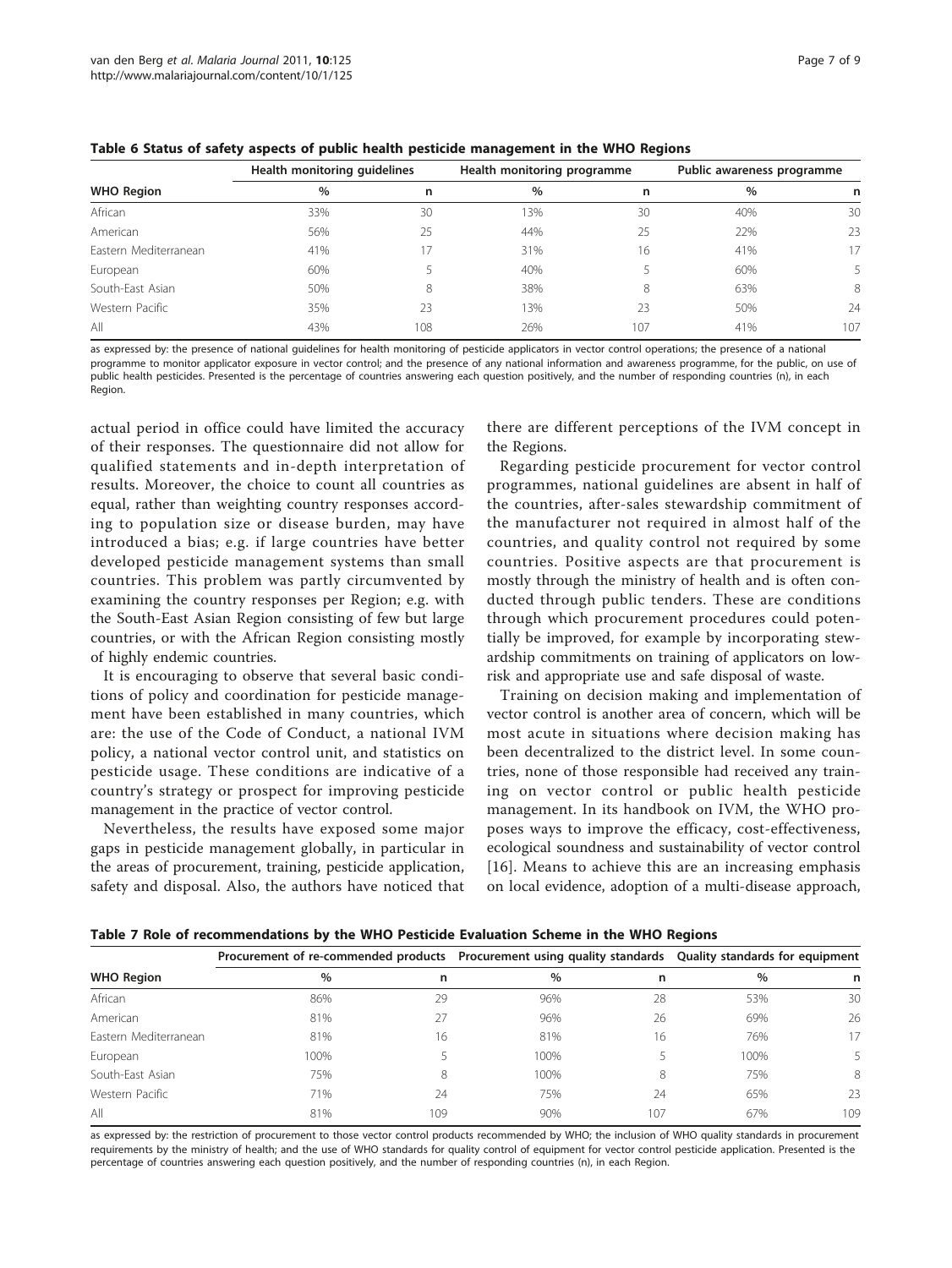and combining vector control interventions wherever appropriate. Processes through which this could be achieved are the integration within the health sector, collaboration between sectors and participation of communities. Clearly, training investment is required, including on pesticide management, to generate skills of analysis, decision making and facilitation at the national, district and village level.

All chemical pesticides are inherently toxic to humans, and precaution is required to minimize exposure and adverse health effects. Applicators and handlers of pesticides may have a particularly high exposure risk if not protected, especially in tropical climates where use of protective equipment is often lacking owing to personal inconvenience. Further study is needed to determine the coverage, quality, use and maintenance of personal protective equipment in relation to the degree of hazard of pesticides used.

Health monitoring of vector control pesticide applicators is not being given due attention in most countries, highlighting another gap. Under the Code of Conduct, governments are obliged to carry out health surveillance programmes of occupationally exposed workers, and to investigate and document poisoning cases. Furthermore, certification schemes for pesticide applicators and national scheme for quality control of equipment for vector control pesticide application were missing in the majority of countries.

Public awareness programmes, lacking in the majority of countries, are needed wherever pesticides are applied in or around houses to promote people's compliance with the interventions. Furthermore, safe disposal of pesticide-related waste was inadequately addressed in the majority of countries; while governments and industry are obliged under the Code of Conduct to cooperate on this topic with the industry to provide stewardship support.

Since 2002, the WHO, through its Pesticide Evaluation Scheme, has expanded its support to member states in the low-risk and judicious use of public health pesticides and their sound management. The survey results show that WHO's recommendations and standards were adopted by most countries, indicating an important advisory and technical support role of the Organization in the management of vector control pesticides globally [[12\]](#page-8-0).

The gaps identified in this study highlight the need for further action. Foremost, awareness-raising is needed for policy makers and programme managers about the urgency of good pesticide management and evidencebased decision making within malaria vector control programmes. The WHO has begun to assist a number of countries in conducting an analysis on the national situation on public health pesticide management, and in preparing national action plans to address shortcomings [[19](#page-8-0),[20](#page-8-0)]. Nevertheless, countries need to mobilize resources and build capacity to implement those plans. International agencies should assist countries in developing policies and adopting international guidelines, facilitate regional collaboration (e.g. on insecticide resistance monitoring) and offer support for capacity building on pesticide management as component of IVM.

# **Conclusions**

Given the gaps in pesticide management identified in this study, the effectiveness and safety of vector control pesticide use are clearly being undermined in many countries. This inevitably results in wastage of resources, sub-optimal effectiveness of interventions and adverse effects on human health and the environment. The urgency of the situation is emphasized by the recent rise in pesticide use for malaria vector control in countries that have scaled up interventions [[1\]](#page-8-0); a development that has not necessarily been accompanied by investment in pesticide management. Therefore, capacity building on pesticide management and evidence-based decision making within the context of an IVM approach should be incorporated in any malaria vector control programme and should become a condition for support on vector control given by donors and funding agencies.

#### Acknowledgements and funding

The authors gratefully acknowledge the role of WHO staff at country representative's offices in facilitating the data collection, and the contribution of national directors of vector-borne disease control programmes or vector control managers in completing the questionnaire. The views expressed in this paper are those of the authors and do not necessarily reflect the official position of the WHO. The study was funded under grant number 45312 by Bill & Melinda Gates Foundation to WHO on 'Reduction of health risks through sound management of pesticides'. The authors have had full control over the study and the writing of the manuscript.

#### Author details

<sup>1</sup>Laboratory of Entomology, Wageningen University, P.O. Box 8031, 6700EH Wageningen, the Netherlands. <sup>2</sup>World Health Organization, Regional Office for the Western Pacific, Manila, Philippines. <sup>3</sup>World Health Organization Regional Office for the Americas, Washington DC, USA. <sup>4</sup>World Health Organization, Regional Office for the Eastern Mediterranean, Cairo, Egypt. <sup>5</sup>World Health Organization, Regional Office for Africa, Harare, Zimbabwe 6 World Health Organization, Regional Office for South-East Asia, New Delhi, India. <sup>7</sup>World Health Organization, Regional Office for Europe, Copenhagen, Denmark. <sup>8</sup>21 Lorong Abang Openg Lima, Taman Tun Dr Ismail, 60000 Kuala Lumpur, Malaysia. <sup>9</sup>Imperial College, Ascot, UK. <sup>10</sup>Vector Ecology and Management, Department of Control of Neglected Tropical Diseases, World Health Organization, Geneva, Switzerland.

#### Authors' contributions

HvdB analysed and interpreted the data and drafted and revised the manuscript. JH, AS, AM, BA, APD and ME participated in the design and data acquisition and contributed to revising the manuscript. SHT contributed to the analysis and interpretation of data. GM contributed to revising the manuscript. RSY and MZ conceptualized the study, contributed to the analysis and interpretation of data and to revising of the manuscript. All authors have read and approved the final manuscript.